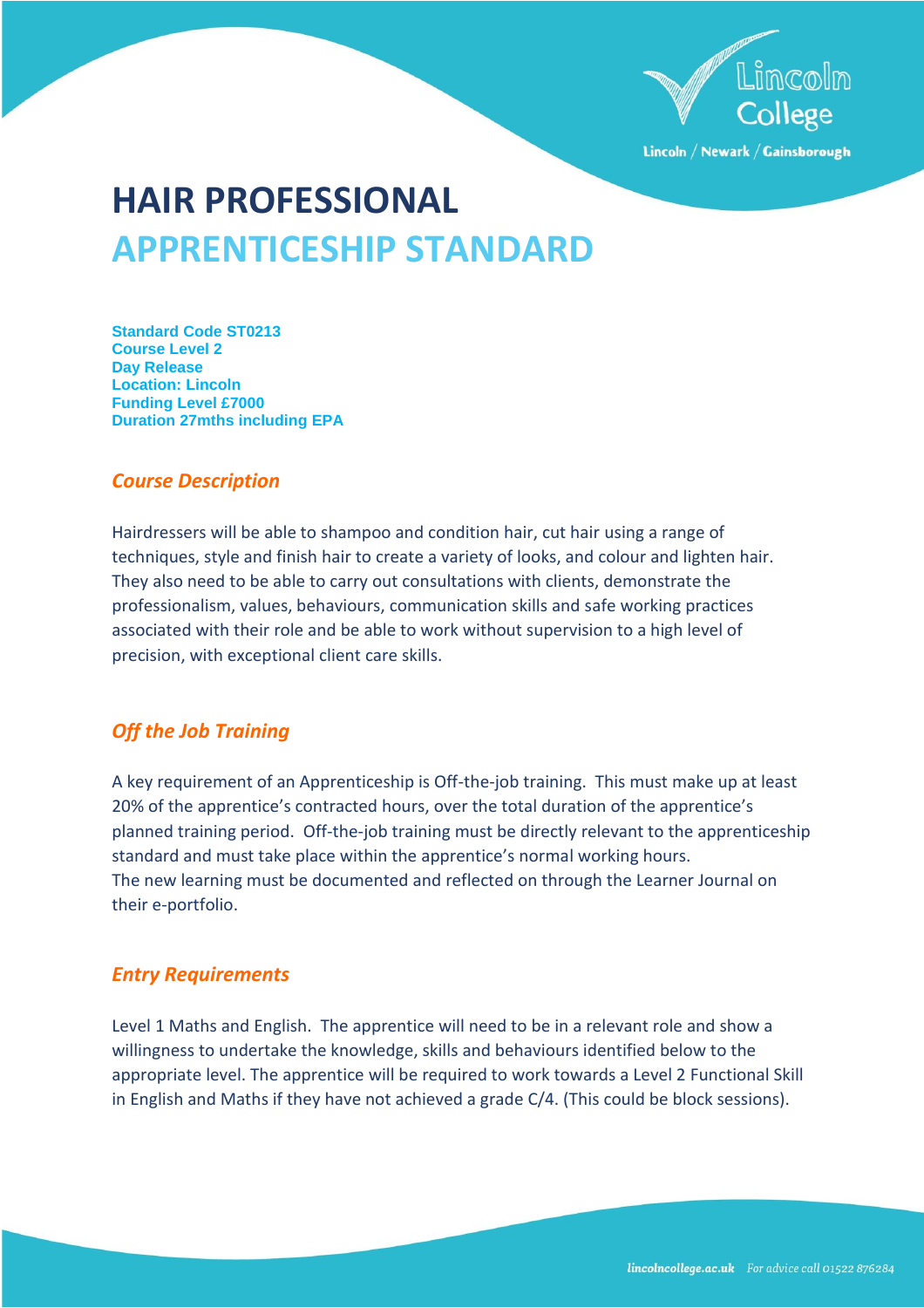Apprentices may be required to attend an interview and undertake relevant skills assessments.

Once they have been accepted on to the programme all apprentices will be required to attend a Lincoln College Induction. Apprentices will require access to a tablet/computer to access their e-portfolio.

## *Knowledge, Skills and Behaviours*

#### **KNOWLEDGE**

#### **Mandatory core skills and knowledge for hairdressing**

## **Professionalism and values**:

Demonstrate professionalism and a passion for the industry; have a commitment to quality; a positive attitude and team working; work under pressure; observe time management and self-management; show a willingness to learn; complete services in a commercially viable time and to a high standard; meet organisational and industry standards of appearance; observe professional ethics.

#### **Knowledge**:

Industry codes of practice and ethics; quality assurance systems; time management principles; self-management principles; commercially viable times for the completion of services; industry and organisational standards of appearance; the importance of continuing professional development, equality and diversity.

**Safe working practices**: Maintain effective, hygienic and safe working methods; adhere to workplace, suppliers' or manufacturers' instructions for the safe use of equipment, materials and products; meet legal and organisational requirements; maintain the client's modesty, privacy and comfort; minimise risks of cross-infection, injury or fatigue; promote environmental and sustainable working practices; ensure personal hygiene and protection meets industry, organisational and local authority requirements; correctly use Personal Protective Equipment.

**Knowledge:** Legal and organisational requirements; use of tools, equipment, materials and products; adherence to workplace cleaning, disinfection, sterilisation, supplier or manufacturer's instructions; waste disposal; client preparation and protection; direct and indirect cross-infection; methods that promote environmental and sustainable working practices; reducing risk of injury to self and others; posture; personal hygiene; protection; health and safety legislation and practice.

**Consultation**: Creatively assess the client's requirements; examine the hair, skin and scalp; facial characteristics including face shape, skin tone, hair colour, lifestyle and suitability; conduct visual checks and any necessary tests on the hair, skin and scalp; advise clients on services or products; identify the client's hair characteristics and hair classification; advise clients on hair maintenance and management.

**Knowledge:** Visual aids for client consultation; salon procedures and manufacturers' instructions for conducting tests; the types and purposes of tests; how lifestyle factors limit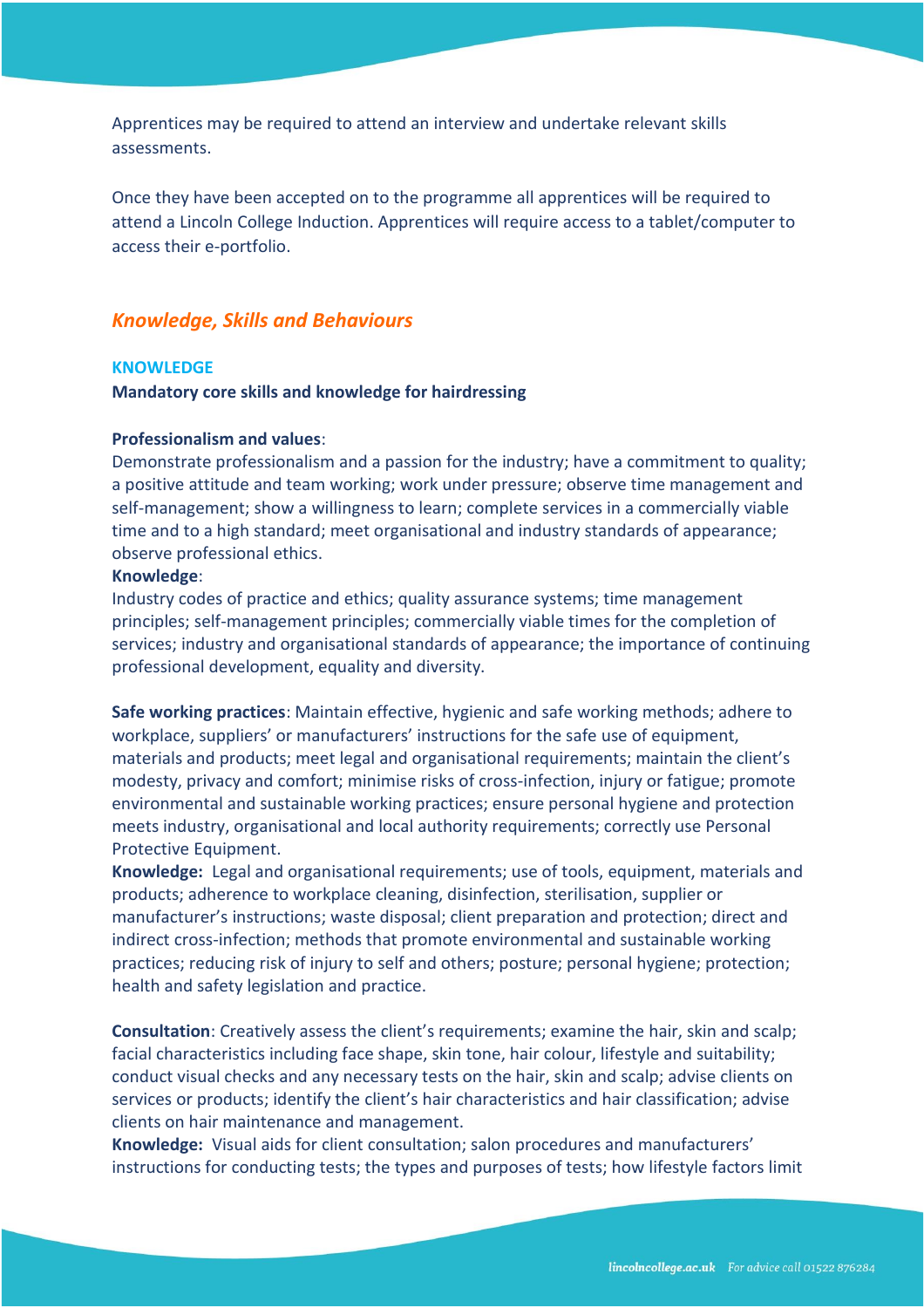or affect services; incompatibility of previous services and products used; hair, skin and scalp problems; suspected infections or infestations; hair characteristics and classifications; basic structure of hair and skin; the growth cycle of hair; services or products available for use in the salon or for retail; legal responsibilities salon pricing structure

#### **SKILLS**

**Shampoo, condition and treat the hair and scalp**: Use products and tools; use massage techniques; use shampoo and conditioning products.

**Knowledge:** How shampoos and conditioning products affect the hair and scalp; when and how to use different massage techniques and the various effects of conditioning treatments.

**Cut hair using a range of techniques to create a variety of looks**: Use a range of cutting techniques including one length, fringe cutting, precision cutting techniques, scissor over comb, texturising, layering techniques, graduation and clipper work. **Knowledge:** How and when to use different cutting techniques and relevant tools and the effects achieved; weight distribution and working with the natural growth patterns of the hair; cutting angles and resulting weight distribution and balance and the degree of graduation.

**Style and finish hair using a range of techniques to create a variety of looks:** Use a range of styling tools and equipment to create a look including blow drying; hair-up styles; setting and dressing; finger drying; plaiting/braiding and twisting and using additional hair. **Knowledge**: Current techniques for drying and finishing hair; drying and finishing products; tools and equipment available for drying and finishing men and women's hair; hair-up styles; setting and dressing; finger drying; plaiting/ braiding and twisting, and using additional hair.

**Colour and lighten hair using a range of techniques**: Complete a range of woven highlights including T-section, half head. Full head using temporary, semi-permanent, quasipermanent, permanent colour application, and basic colour change (depth and tone) techniques.

**Knowledge:** The principles of colour selection; how the natural pigment within hair affects the choice of colour and colouring product; the effect of different colouring and lightening products on the hair structure, and when to use the different types of lighteners and toners available.

**Perming hair**: Use a range of products and techniques including sectioning and winding, taking into account critical influencing factors.

**Knowledge:** The effects of perms and neutralisers on the hair structure, products and equipment, contra- indications to perming hair and tests required throughout the perming and neutralising processes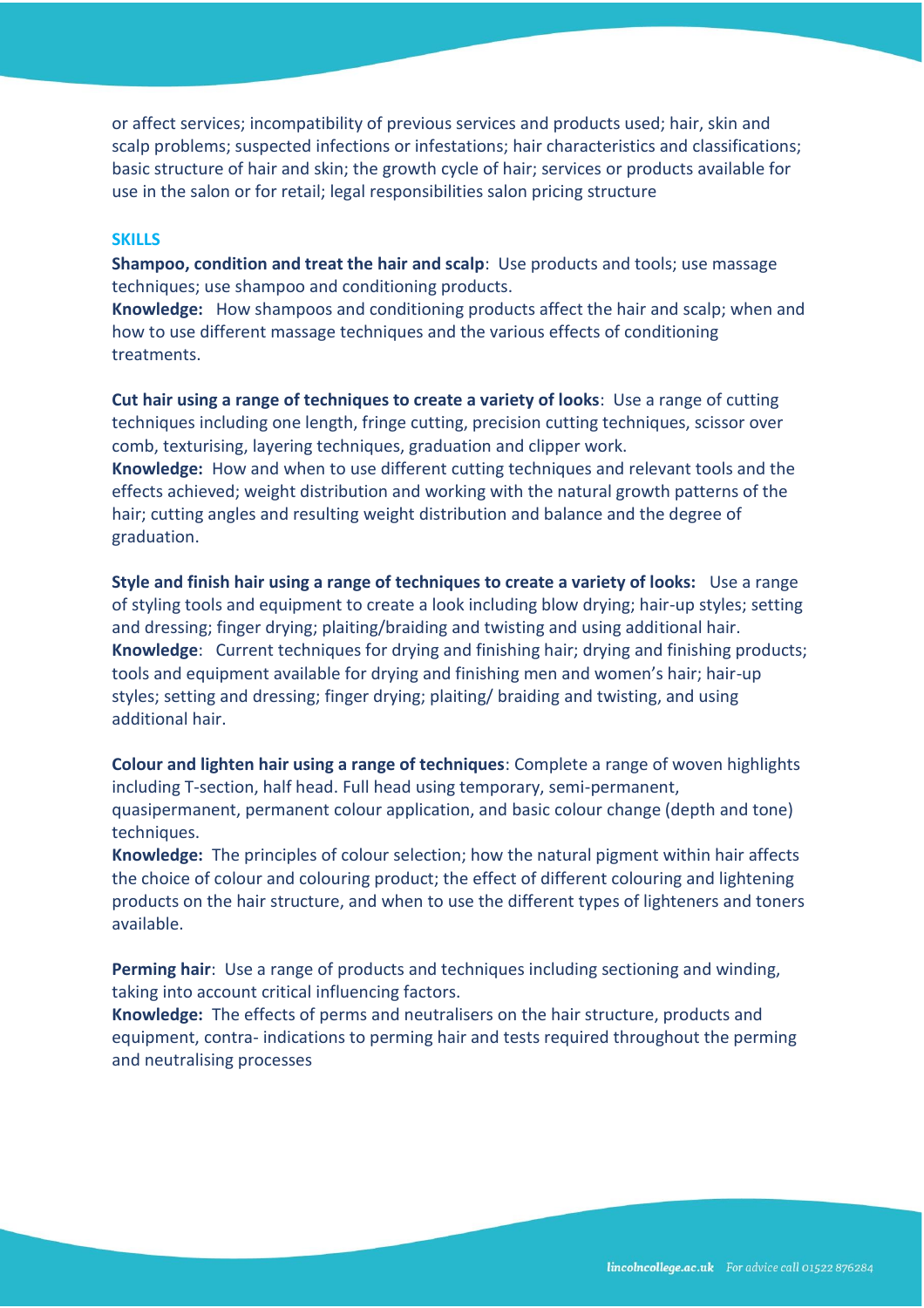#### **BEHAVIOURS**

#### **Behaviours and communication**:

Greet clients in a friendly manner; choose the most appropriate way of communicating with clients; be helpful and courteous at all times; adapt behaviour in response to each client; respond promptly to clients seeking assistance; establish client expectations and needs; explain clearly any reasons why the client's needs or expectations cannot be met; willingly undertake wider salon duties, including reception duties where appropriate.

**Knowledge:** Industry standards of behaviour; how to meet and greet clients; verbal and non-verbal communication techniques; client care principles and practices; how to maintain rapport with clients; the role of the reception area; making appointments; taking payments; who to refer to with different types of enquiries; Sale of Goods and Services Act and the Data Protection Act; how to provide advice and recommendations on the products and services provided in the salon.

## *Assessment*

Assessment is done through a combination of practical tasks, written assignments, oral discussions and online tests throughout the programme. To ensure that we can support you to meet these, we will complete an in-depth initial skills analysis to ensure that we can tailor our delivery to meet these unique requirements. We will then use the most relevant delivery methods to support your learners which include:

- One to one coaching from a dedicated, professional tutor allocated to the learner for the duration of the programme.
- Work based assignments and projects.
- Job shadowing and mentoring.
- Employer led technical training.
- Independent learning and research.

This is a two-year programme where attendance at College is one day a week. Your apprentice will be continually formatively assessed through practical work on paying clients in your Salon and at College. In addition to this they will be required to take an online theory exam for each unit.

## *End Point Assessment*

There will be an End Point Assessment (EPA) as the final stage of an Apprenticeship. The Apprentice must demonstrate their learning to an independent end point assessor and the overall grade available is distinction, pass or fail.

This will only take place when the C&G Level 2 Diploma for Hair Professional & English/ Maths is achieved and all parties agree that the apprentice is ready for the EPA.